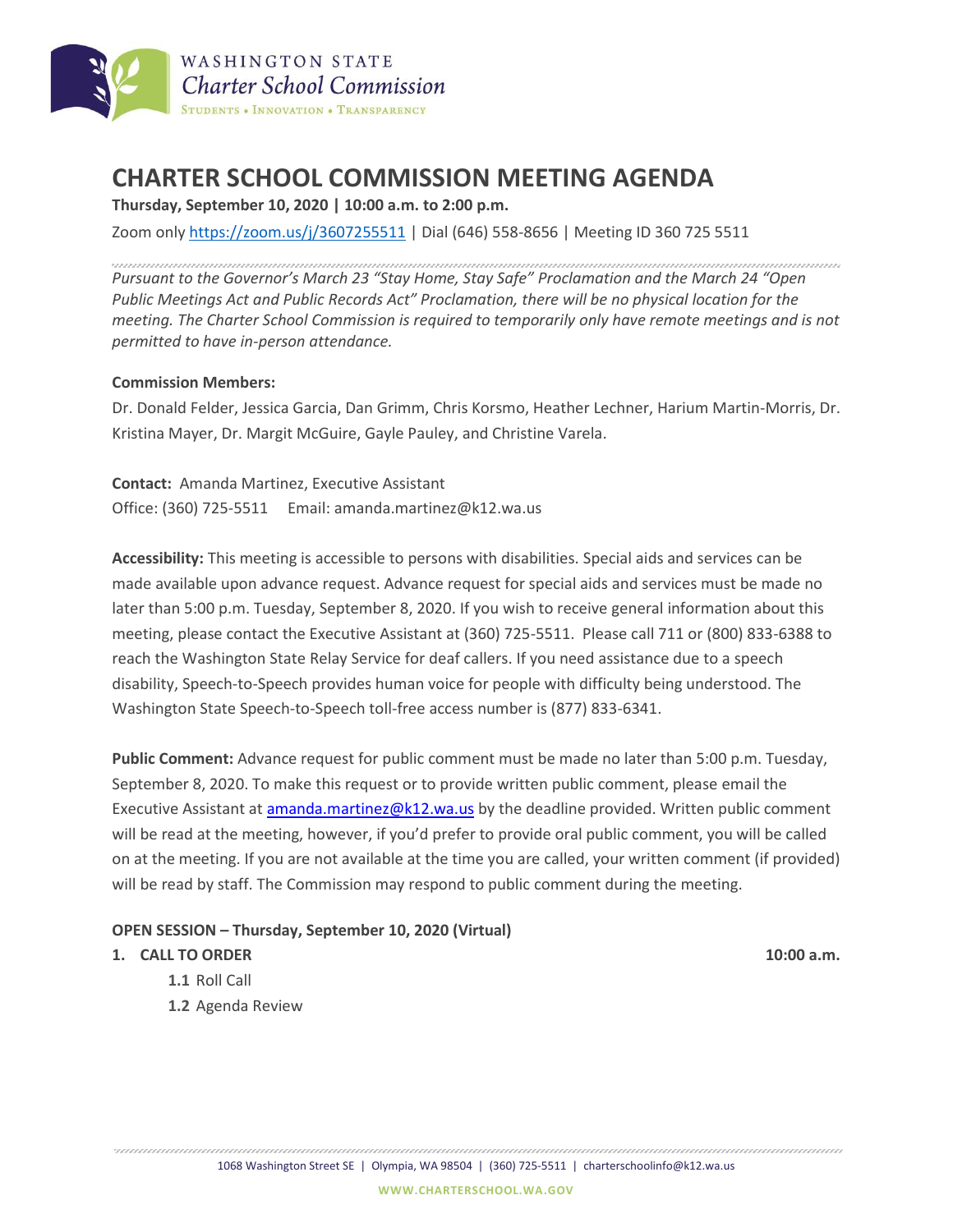### **2. CONSENT AGENDA 10:10 a.m.**

The purpose of the Consent Agenda is to act upon routine matters in an expeditious manner. Items placed on the Consent Agenda are determined by the Chair, in cooperation with the Executive Director, and are those that are considered common to the operation of the Board and normally require no special board discussion or debate. A board member may request that any item on the Consent Agenda be removed and inserted at an appropriate place on the regular agenda. Items on the Consent Agenda for this meeting include:

- Approval of Minutes from:
- August 20, 2020 Meeting
- Standing and Ad-hoc Committee Minutes

|    | 3. PUBLIC COMMENT                |                                                                                                               | $10:15$ a.m. |
|----|----------------------------------|---------------------------------------------------------------------------------------------------------------|--------------|
|    | <b>4. CHAIR REPORT</b>           |                                                                                                               | $10:45$ a.m. |
|    |                                  | 4.1 Commission Standing Committee Assignments and Consideration<br>4.2 Draft 2021 Commission Meeting Calendar |              |
| 5. | <b>EXECUTIVE DIRECTOR REPORT</b> | 11:00 a.m.                                                                                                    |              |
|    | 5.1 General Updates              |                                                                                                               |              |
|    |                                  | <b>5.1.1 COVID-19</b>                                                                                         |              |
|    |                                  | 5.1.2 Planning Year Schools                                                                                   |              |
|    | 5.1.3                            | <b>Charter Contract Renewal</b>                                                                               |              |
|    |                                  | 5.1.4 New School Application                                                                                  |              |
|    |                                  | <b>5.1.5</b> NACSA Leaders Conference                                                                         |              |
|    |                                  | 5.1.6 Executive Director Annual Goals Progress Report                                                         |              |
|    |                                  | 5.2 Legislative Priorities Consideration                                                                      |              |
|    |                                  | <b>6. CHARTER CONTRACT CONSIDERATIONS</b>                                                                     | 11:40 a.m.   |
|    | 6.1 Impact   Renton              |                                                                                                               |              |
|    | 6.2 Impact   Tacoma              |                                                                                                               |              |
|    | 6.3 Pinnacles Prep               |                                                                                                               |              |
|    |                                  | 6.4 Pullman Community Montessori                                                                              |              |
|    |                                  | 7. CHARTER SCHOOL PERFORMANCE UPDATE                                                                          | 12:00 p.m.   |
|    |                                  | 7.1 School Re-Opening/Distance Learning Plans Overview                                                        |              |
| 8. | <b>BREAK</b>                     |                                                                                                               | 1:00 p.m.    |
|    |                                  | 9. EDUCATIONAL EQUITY POLICY UPDATE                                                                           | 1:10 p.m.    |
|    | 9.1 Equity Definition Review     |                                                                                                               |              |
|    |                                  |                                                                                                               |              |